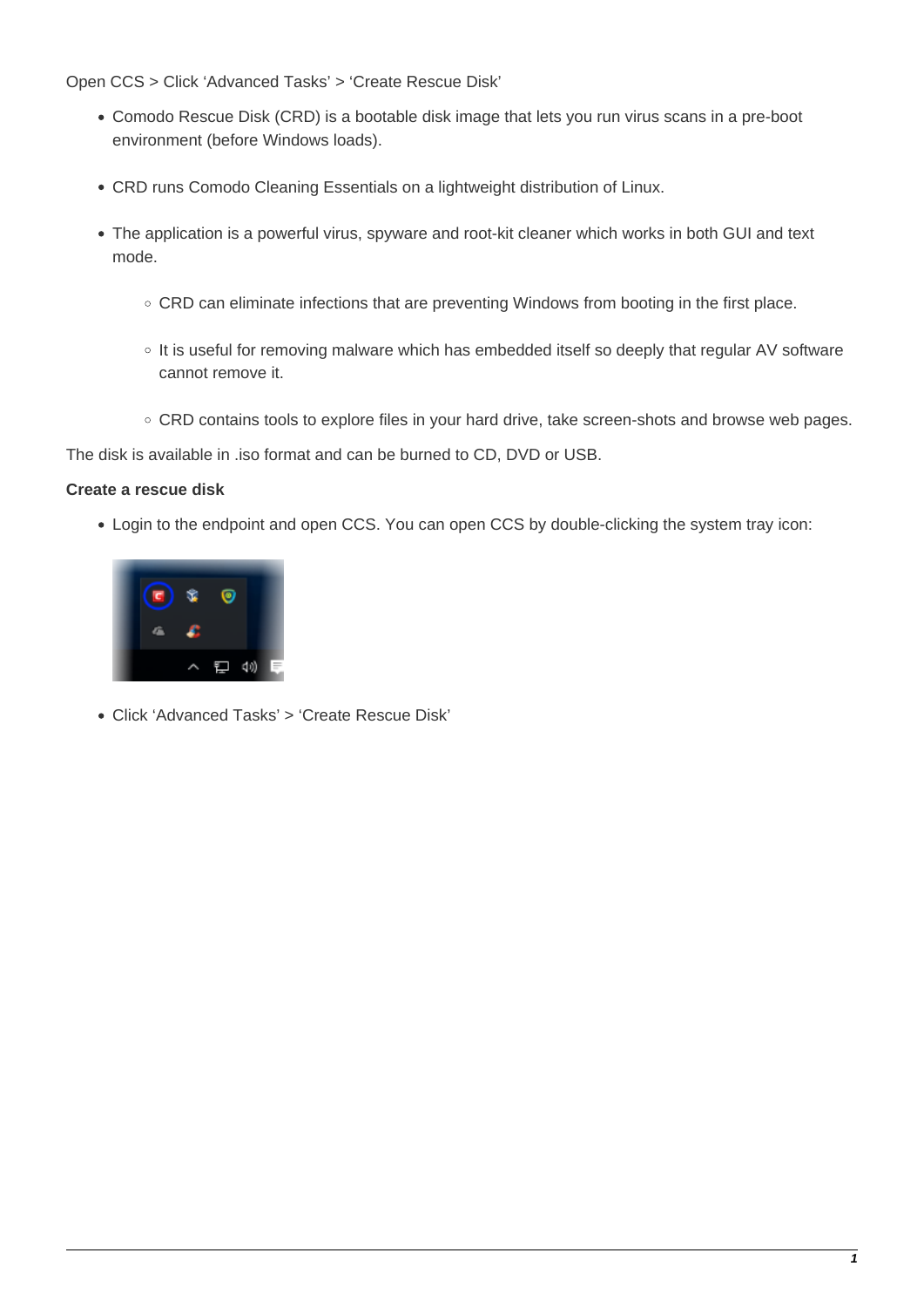

The setup screen shows the steps to create a new rescue disk:

#### **Step 1 - Select the ISO file (optional)**

- Only click step 1 if you have already downloaded the rescue disk ISO from Comodo. Step 1 allows you to select the file.
- If not, please ignore step 1. The .iso will be automatically downloaded in Step 3 anyway.
- You can download the .iso, if required, from [http://download.comodo.com/crd/download/setups/comodo\\_rescue\\_disk\\_2.0.261647.1.iso](http://download.comodo.com/crd/download/setups/comodo_rescue_disk_2.0.261647.1.iso)

#### **Step 2 - Select target drive**

Choose the CD/DVD or USB on which you want to burn the rescue disk. You will boot to this disk to run the virus scanner.

# **Burn to CD or DVD**

Label a blank CD or a DVD as "Comodo Rescue Disk - Bootable" and load it in your CD/DVD drive.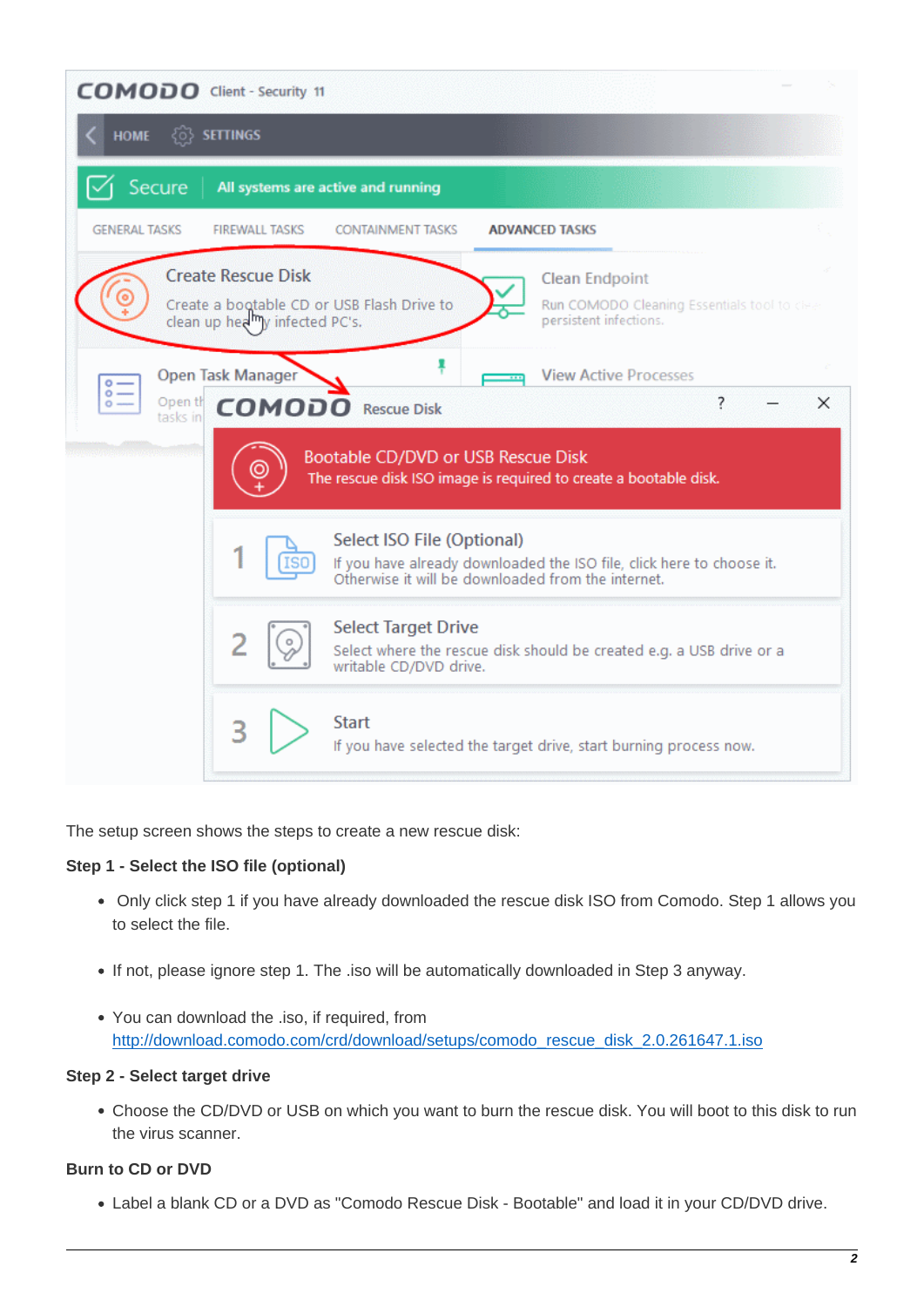- Click 'Select Target Drive' then choose the drive in the 'Select Target Drive' dialog
- Click 'OK'

|                                                                                                                                   | <b>COMODO</b> Rescue Disk                                                                                                                                 | ?               | × |  |  |  |
|-----------------------------------------------------------------------------------------------------------------------------------|-----------------------------------------------------------------------------------------------------------------------------------------------------------|-----------------|---|--|--|--|
| Bootable CD/DVD or USB Rescue Disk<br>The rescue disk ISO image is required to create a bootable disk.                            |                                                                                                                                                           |                 |   |  |  |  |
|                                                                                                                                   | Select ISO File (Optional)<br>If you have already downloaded the ISO file, click here to choose it.<br>Otherwise it will be downloaded from the Internet. |                 |   |  |  |  |
| <b>Select Target Drive</b><br>o<br>Select where the rescue disk should be created e.g. a USB drive or a<br>writable CD/DVD drive. |                                                                                                                                                           |                 |   |  |  |  |
|                                                                                                                                   |                                                                                                                                                           |                 |   |  |  |  |
|                                                                                                                                   | <b>COMODO</b> Select Target Drive                                                                                                                         | Ś.<br>$\times$  |   |  |  |  |
|                                                                                                                                   | <b>Disk</b><br>Type                                                                                                                                       |                 |   |  |  |  |
|                                                                                                                                   | D:\                                                                                                                                                       | CD\DVD RW Drive |   |  |  |  |
|                                                                                                                                   | EΛ                                                                                                                                                        | Removable Disk  |   |  |  |  |
|                                                                                                                                   |                                                                                                                                                           |                 |   |  |  |  |
|                                                                                                                                   | OK                                                                                                                                                        | <b>CANCEL</b>   |   |  |  |  |

# **Burn to a USB drive**

- Insert a formatted USB stick in a free USB port on your computer
- Click 'Select Target Drive' in the 'Rescue Disk' dialog
- Select the drive from the 'Select Target Drive' dialog and click 'OK'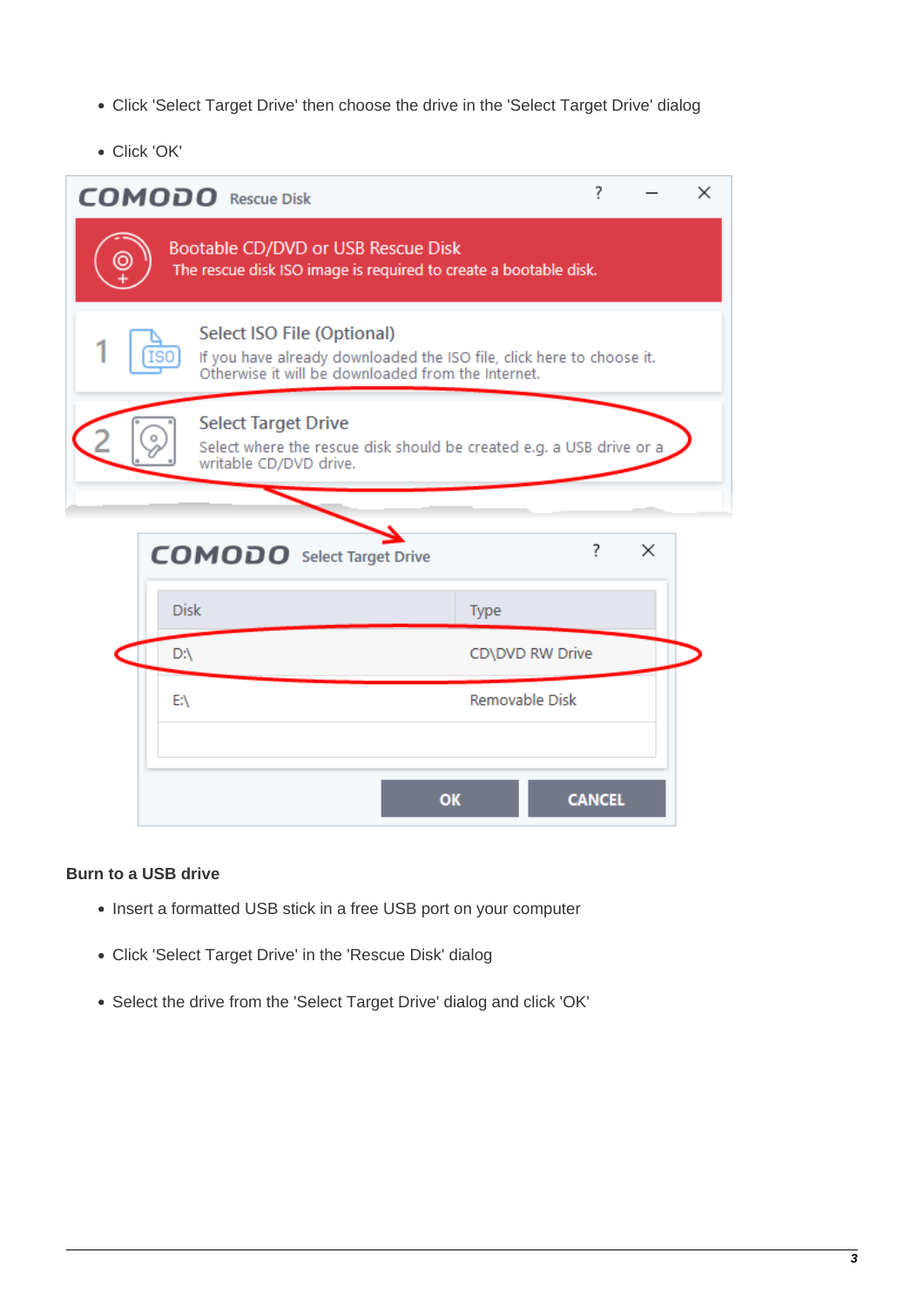|   | <b>COMODO</b> Rescue Disk                                                                                                                                 | 7                                                                | × |  |  |  |
|---|-----------------------------------------------------------------------------------------------------------------------------------------------------------|------------------------------------------------------------------|---|--|--|--|
| O | Bootable CD/DVD or USB Rescue Disk                                                                                                                        | The rescue disk ISO image is required to create a bootable disk. |   |  |  |  |
|   | Select ISO File (Optional)<br>If you have already downloaded the ISO file, click here to choose it.<br>Otherwise it will be downloaded from the Internet. |                                                                  |   |  |  |  |
|   | <b>Select Target Drive</b><br>Select where the rescue disk should be created e.g. a USB drive or a<br>writable CD/DVD drive.                              |                                                                  |   |  |  |  |
|   | <b>COMODO</b> Select Target Drive                                                                                                                         | ?<br>×                                                           |   |  |  |  |
|   | <b>Disk</b>                                                                                                                                               | Type                                                             |   |  |  |  |
|   | $D:\setminus$                                                                                                                                             | CD\DVD RW Drive                                                  |   |  |  |  |
|   | EA                                                                                                                                                        | Removable Disk                                                   |   |  |  |  |
|   |                                                                                                                                                           |                                                                  |   |  |  |  |
|   |                                                                                                                                                           | <b>CANCEL</b><br>OK                                              |   |  |  |  |

# **Step 3 – Burn the Rescue Disk**

- Click 'Start'
- If you selected a local ISO in step 1 then burning will start immediately. If not, the ISO will be downloaded from Comodo servers: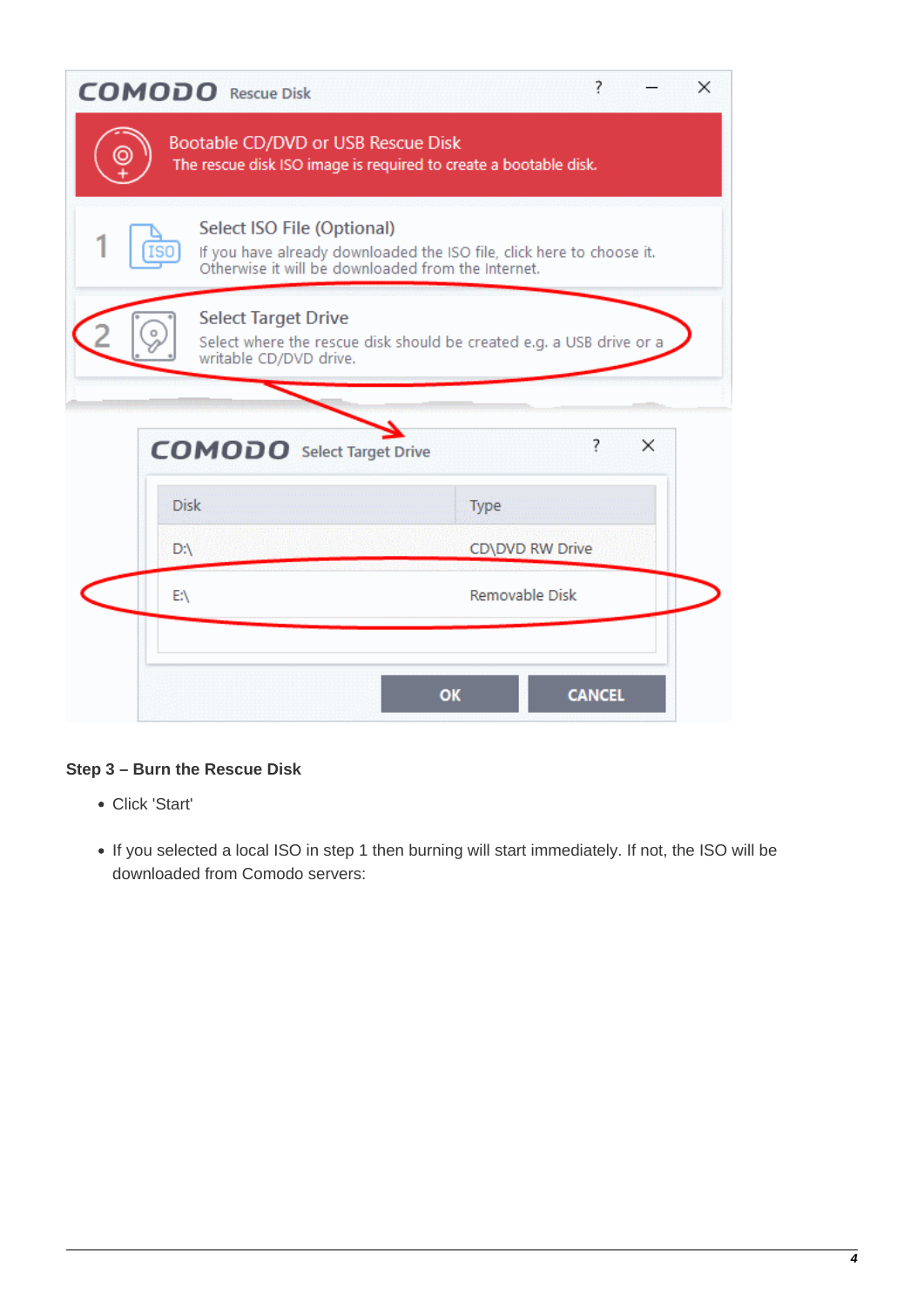| <b>COMODO</b> Client - Security 11                                                            |               | × |
|-----------------------------------------------------------------------------------------------|---------------|---|
| <b>Install Required Packages</b><br>The feature requires installation of additional packages. |               |   |
|                                                                                               |               |   |
|                                                                                               |               |   |
| Downloading COMODO Rescue Disk                                                                |               |   |
|                                                                                               |               |   |
|                                                                                               |               |   |
|                                                                                               | <b>CANCEL</b> |   |

After downloading, setup will burn the ISO to your target drive:

| <b>COMODO</b> Rescue Disk     | ×   |
|-------------------------------|-----|
|                               |     |
|                               |     |
|                               |     |
|                               |     |
| Writing Rescue Disk ISO image | 79% |
|                               |     |
|                               |     |
|                               |     |
|                               |     |
|                               |     |

Wait until the writing process is complete. Do not eject the CD/DVD/USB drive early. The CD/DVD/USB will be ejected automatically when the process is finished.